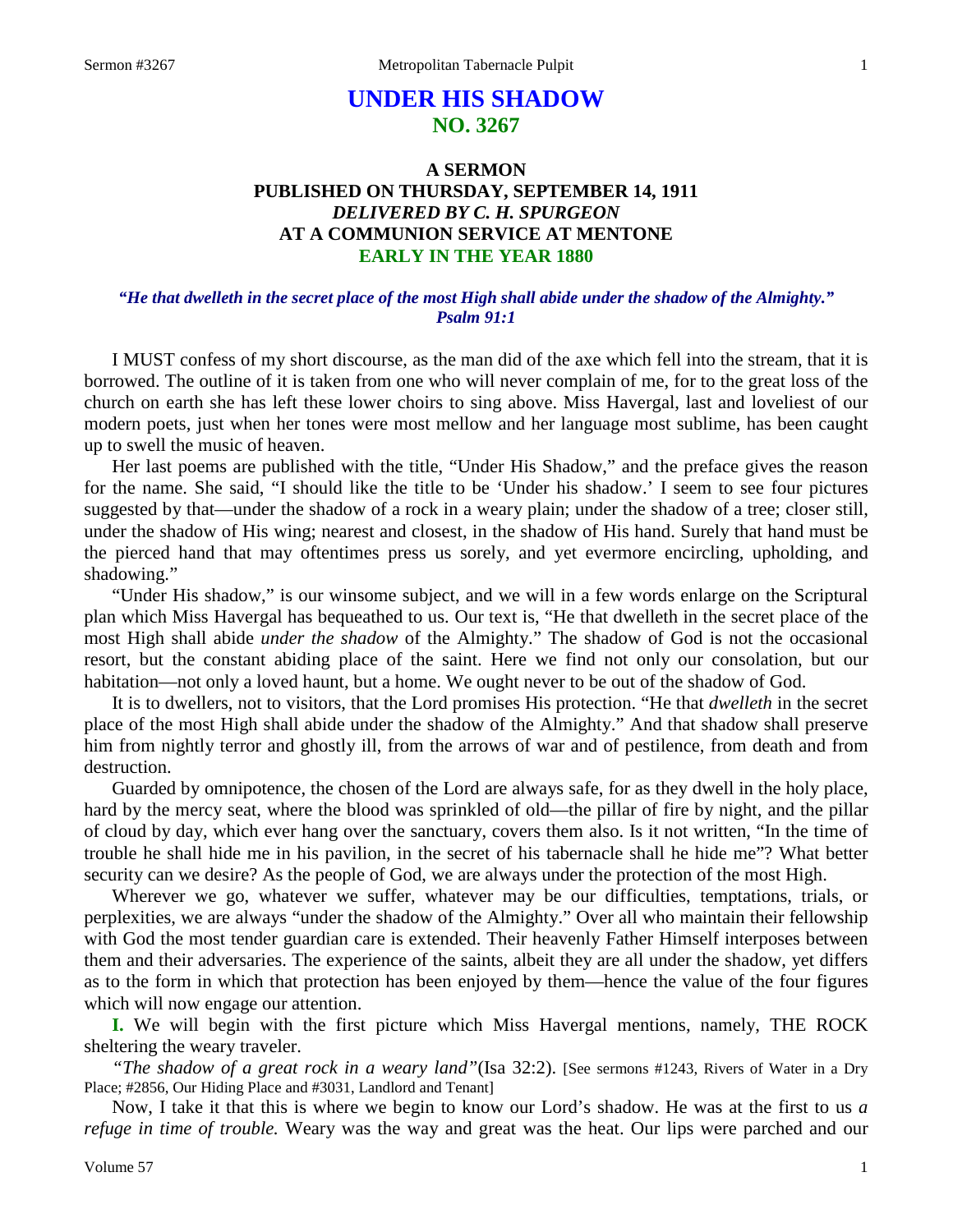souls were fainting—we sought for shelter and we found none, for we were in the wilderness of sin and condemnation, and who could bring us deliverance, or even hope?

Then we cried unto the Lord in our trouble and He led us to the Rock of Ages, which of old was cleft for us. We saw our interposing Mediator coming between us and the fierce heat of justice, and we hailed the blessed screen. The Lord Jesus was unto us a covering for sin and so a covert from wrath. The sense of divine displeasure, which had beaten upon our conscience, was removed by the removal of the sin itself, which we saw to be laid on Jesus, who in our place and stead endured all its penalty.

The shadow of a rock is remarkably cooling, and so was the Lord Jesus eminently comforting to us. The shadow of a rock is more dense, more complete, and more cool than any other shade—and so the peace which Jesus gives passes all understanding—there is none like it. No chance beam darts through the rock shade, nor can the heat penetrate as it will do in a measure through the foliage of a forest. Jesus is a complete shelter and blessed are they who are "under his shadow." Let them take care that they abide there and never venture forth to answer for themselves or to brave the accusations of Satan.

As with sin, so with sorrow of every sort—the Lord is the rock of our refuge. No sun shall smite us, nor any heat, because we are never out of Christ. The saints know where to fly and they use their privilege.

> *"When troubles, like a burning sun, Beat heavy on their head, To Christ their mighty Rock they run, And find a pleasing shade."*

There is, however, something of awe about this great shadow. A rock is often so high as to be terrible and we tremble in the presence of its greatness. The idea of littleness hiding behind massive greatness is well set forth, but there is no attractive thought of fellowship or tenderness. Even so, at the first we view the Lord Jesus as our shelter from the consuming heat of well-deserved punishment and we know little more.

It is most pleasant to remember that this is only one panel of the fourfold picture. Inexpressibly dear to my soul is the deep cool rock-shade of my blessed Lord, as I stand in Him a sinner saved—yet is there more.

**II.** Our second picture, that of THE TREE, is to be found in the Song of Solomon 2:3—[See Sermon #1120, The Apple Tree in the Woods]

*"As the apple-tree among the trees of the wood, so is my beloved among the sons. I sat down under his shadow with great delight, and his fruit was sweet to my taste."*

Here we have not so much refuge from trouble as special *rest in times of joy*. The spouse is happily wandering through a wood, glancing at many trees, and rejoicing in the music of the birds. One tree specially charms her—the citron with its golden fruit wins her admiration and she sits under its shadow with great delight. Such was her beloved to her, the best among the good, the fairest of the fair, the joy of her joy, the light of her delight. Such is Jesus to the believing soul.

The sweet influences of Christ are intended to give us a happy rest and we ought to avail ourselves of them. "I sat down under his shadow." This was Mary's better part, which Martha well-nigh missed by being cumbered. That is the good old way wherein we are to walk—the way in which we find rest unto our souls.

Papists and papistical persons, whose religion is all ceremonies, or all working, or all groaning, or all feeling, have never come to a satisfying end. We may say of their religion as of the law, that it made nothing perfect. But under the Gospel there is something finished—and that something is the sum and substance of our salvation and therefore there is rest for us, and we ought to sing, "I sat down."

Dear friends, is Christ to each one of us a place of sitting down? I do not mean a rest of idleness and self-content—God deliver us from that. But there is rest in a conscious grasp of Christ, a rest of contentment with Him, as our all in all. God give us to know more of this. This shadow is also meant to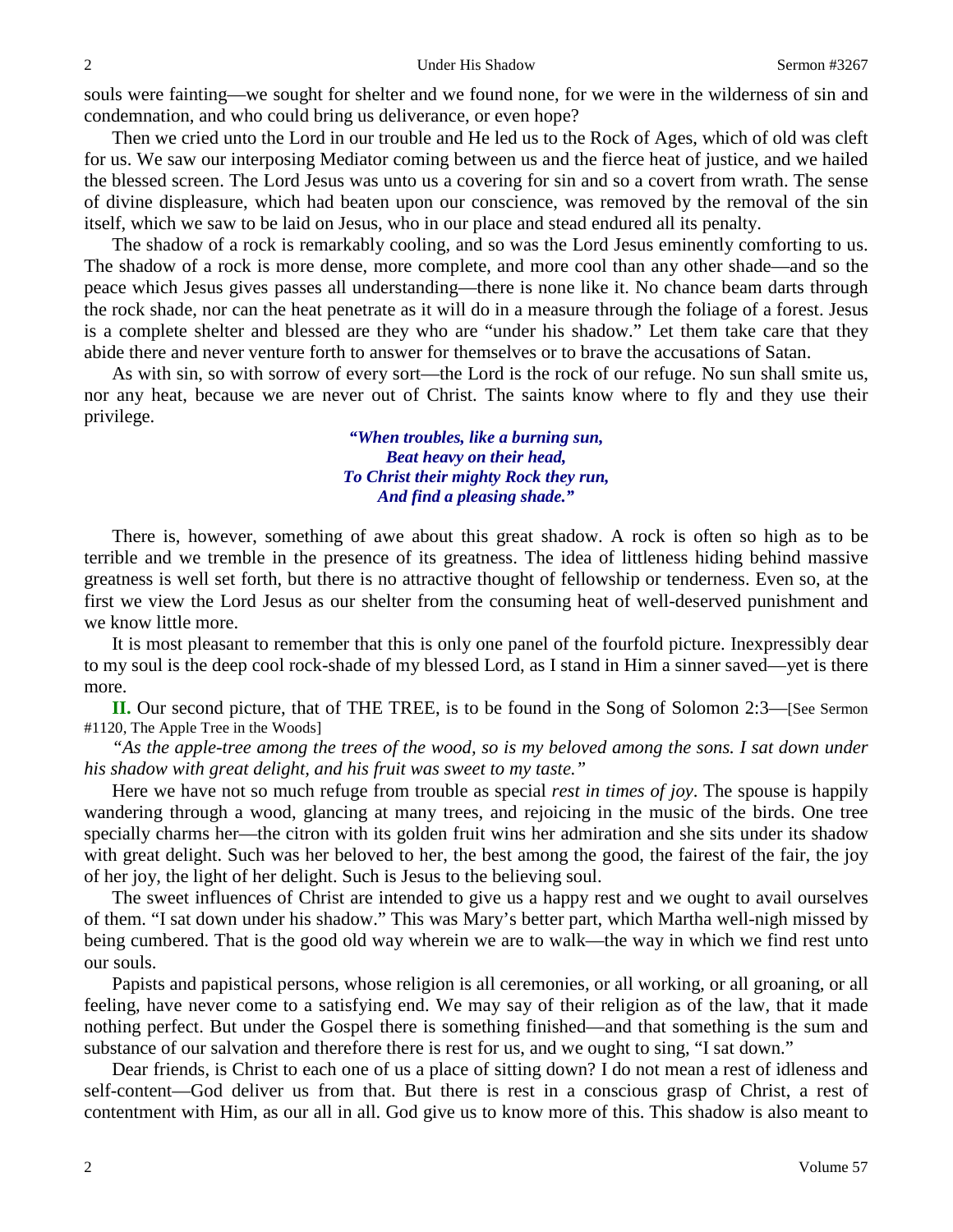yield perpetual solace, for the spouse did not merely come under it, but there she sat down as one that meant to stay.

Continuance of repose and joy is purchased for us by our Lord's perfected work. Under the shadow she found food. She had no need to leave it to find a single needful thing, for the tree which shaded also yielded fruit. Nor did she need even to rise from her rest, but sitting still she feasted on the delicious fruit. You who know the Lord Jesus know also what this means.

The spouse never wished to go beyond her Lord. She knew no higher life than that of sitting under the Well-beloved's shadow. She passed the cedar, and oak, and every other goodly tree, but the apple tree held her, and there she sat down. "Many there be that say, who will show us any good? But as for us, O LORD, our heart is fixed, our heart is fixed, resting on thee. We will go no further, for thou art our dwelling-place, we feel at home with You and sit down beneath Your shadow."

Some Christians cultivate reverence at the expense of childlike love—they kneel down, but they dare not sit down. Our divine Friend and Lover wills not that it should be so. He would not have us stand on ceremony with Him, but come boldly unto Him.

> *"Let us be simple with Him, then, Not backward, stiff, or cold, As tho' our Bethlehem could be What Sinai was of old."*

Let us use His sacred name as a common word, as a household word, and run to Him as to a dear familiar friend. Under His shadow we are to feel that we are at home and then He will make Himself at home to us by becoming food unto our souls, and giving spiritual refreshment to us while we rest.

The spouse does not here say that she reached up to the tree to gather its fruit, but she sat down on the ground in intense delight, and the fruit came to her where she sat. It is wonderful how Christ will come down to souls that sit beneath His shadow. If we can but be at home with Christ, He will sweetly commune with us. Has He not said, "Delight thyself also in the LORD, and he shall give thee the desires of thine heart"?

In this second form of the sacred shadow, the sense of awe gives place to that of restful delight in Christ. Have you ever figured in such a sense as the sitter beneath the grateful shade of the fruitful tree? Have you not only possessed security, but experienced delight in Christ? Have you sung,

> *"I sat down under His shadow, Sat down with great delight; His fruit was sweet unto my taste, And pleasant to my sight"?*

This is as necessary an experience as it is joyful—necessary for many uses. The joy of the Lord is our strength and it is when we delight ourselves in the Lord that we have assurance of power in prayer. Here faith develops and hope grows bright, while love sheds abroad all the fragrance of her sweet spices. Oh! get you to the apple tree and find out who is fairest among the fair. Make the light of heaven the delight of your heart and then be filled with heart's-ease and revel in complete contentment.

**III.** The third view of the one subject is—THE SHADOW OF HIS WINGS—a precious word.

I think the best specimen of it, for it occurs several times, is in that blessed psalm—Psalm 63 and the seventh verse. [See sermon #2166, Experience and Assurance]

*"Because thou hast been my help, therefore in the shadow of thy wings will I rejoice."*

Does not this set forth our Lord as our trust *in hours of depression*? In the psalm now open before us, David was banished from the means of grace to a dry and thirsty land, where there no water was. What is much worse, he was in a measure away from all conscious enjoyment of God. He says, "Early will I seek thee. My soul thirsteth for thee."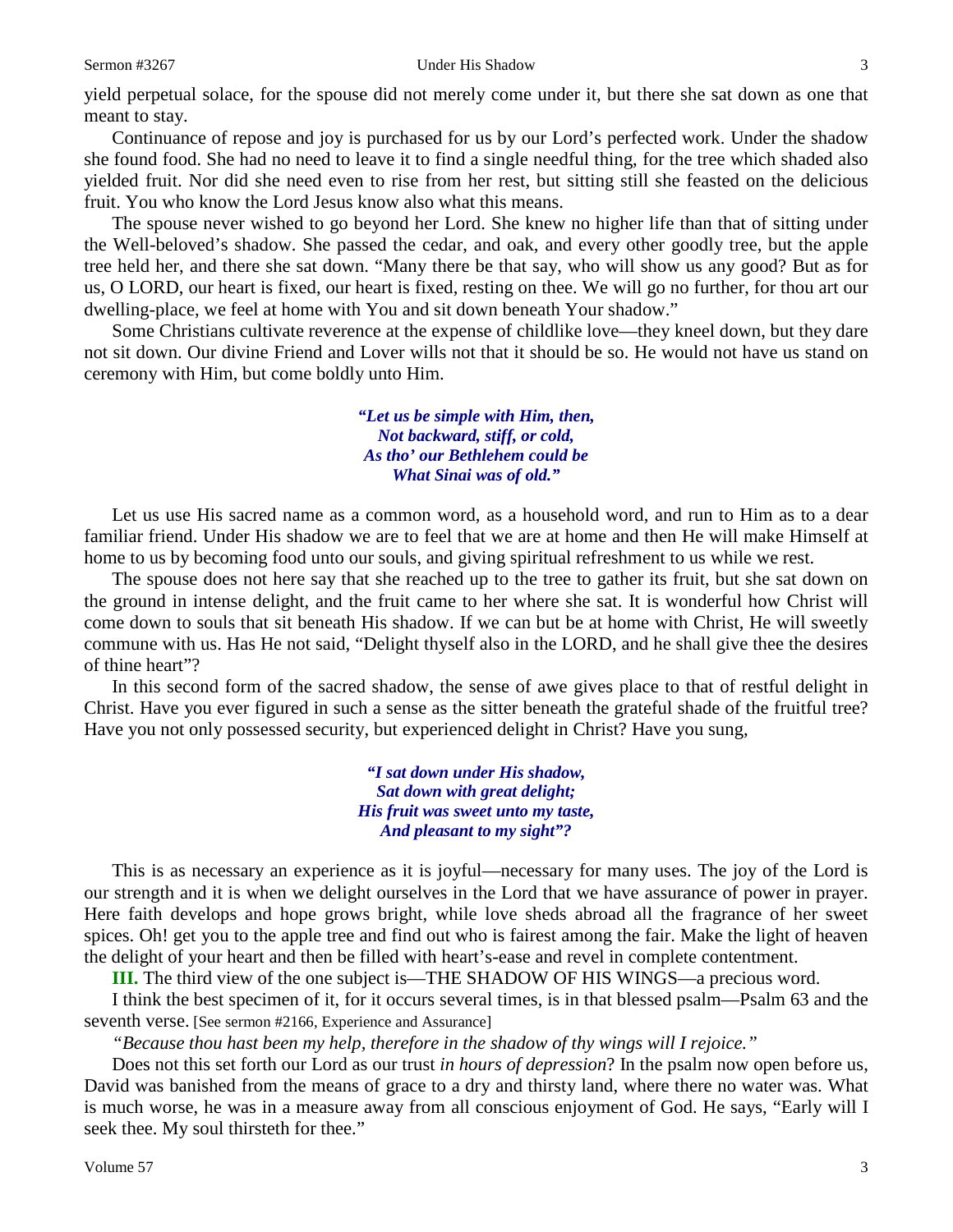He sings of memories rather than of present communion with God. We also have come into this condition and have been unable to find any present comfort. "Thou hast been my help," has been the highest note we could strike, and we have been glad to reach that. At such times, the light of God's face has been withdrawn, but our faith has taught us to rejoice under the shadow of His wings.

Light there was none—we were altogether in the shade, but it was a warm shade. We felt that God who had been near must be near us still and therefore we were quieted. Our God cannot change and therefore as He was our help He must still be our help—our help even when He casts a shadow over us, for it must be the shadow of His own eternal wings.

The metaphor is, of course, derived from the nestling of little birds under the shadow of their mother's wings and the picture is singularly touching and comforting. The little bird is not yet able to take care of itself, so it cowers down under the mother, and is there happy and safe. Disturb a hen for a moment and you will see all the little creatures huddling together—and by their chirps making a kind of song. Then they push their heads into her feathers and seem happy beyond measure in their warm abode.

When we are very sick and sorely depressed, when we are worried with the care of pining children and the troubles of a needy household, and the temptations of Satan—how comforting it is to run to our God—like the little chicks to the hen and hide away near His heart, beneath His wings.

Oh, tried ones, press closely to the loving heart of your Lord, hide yourselves entirely beneath His wings. Here awe has disappeared and rest itself is enhanced by the idea of loving trust. The little birds are safe in their mother's love and we, too, are beyond measure secure and happy in the loving favor of the Lord.

**IV.** The last form of the shadow is that of THE HAND. And this it seems to me points to *power and position in service.* Turn to Isaiah 49:2—

*"And he hath made my mouth like a sharp sword; in the shadow of his hand hath he hid me, and made me a polished shaft; in his quiver hath he hid me."*

This undoubtedly refers to the Savior, for the passage proceeds—"And said unto me, thou art my servant, O Israel, in whom I will be glorified. Then I said, I have labored in vain, I have spent my strength for nought, and in vain: yet surely my judgment is with the LORD, and my work with my God. And now, saith the LORD that formed me from the womb to be his servant, to bring Jacob again to him, Though Israel be not gathered, yet shall I be glorious in the eyes of the LORD, and my God shall be my strength. And he said, It is a light thing that thou shouldest be my servant to raise up the tribes of Jacob, and to restore the preserved of Israel: I will also give thee for a light to the Gentiles, that thou mayest be my salvation unto the ends of the earth."

Our Lord Jesus Christ was hidden away in the hand of JEHOVAH, to be used by Him as a polished shaft for the overthrow of His enemies and the victory of His people. Yet, inasmuch as it is declared of Christ, it is true also of all Christ's servants, since as He is so are we also in this world. And to make quite sure of it, we have the same expression used in the sixteenth verse of the fifty-first chapter, where, speaking of His people, He says, "I have covered thee in the shadow of mine hand." Is not this an excellent minister's text?

Every one of you who will speak a word for Jesus shall have a share in it. This is where those who are workers for Christ should long to be—"in the shadow of his hand"—to achieve His eternal purpose. What are any of God's servants without their Lord but weapons out of the warrior's hand, having no power to do anything? We ought to be as arrows of the Lord which He shoots at His enemies, and so great is His hand of power and so little are we as His instruments, that He hides us away in the hollow of His hand, unseen until He darts us forth.

As workers, we are to be hidden away in the hand of God, or to quote the other figure, "in his quiver hath he hid me"—we are to be unseen till He uses us. It is impossible for us not to be known somewhat if the Lord uses us, but we may not aim at being noticed—on the contrary, if we be as much used as the very chief of the apostles, we must truthfully add, "though I am nothing." Our desire should be that Christ should be glorified, and that self should be concealed.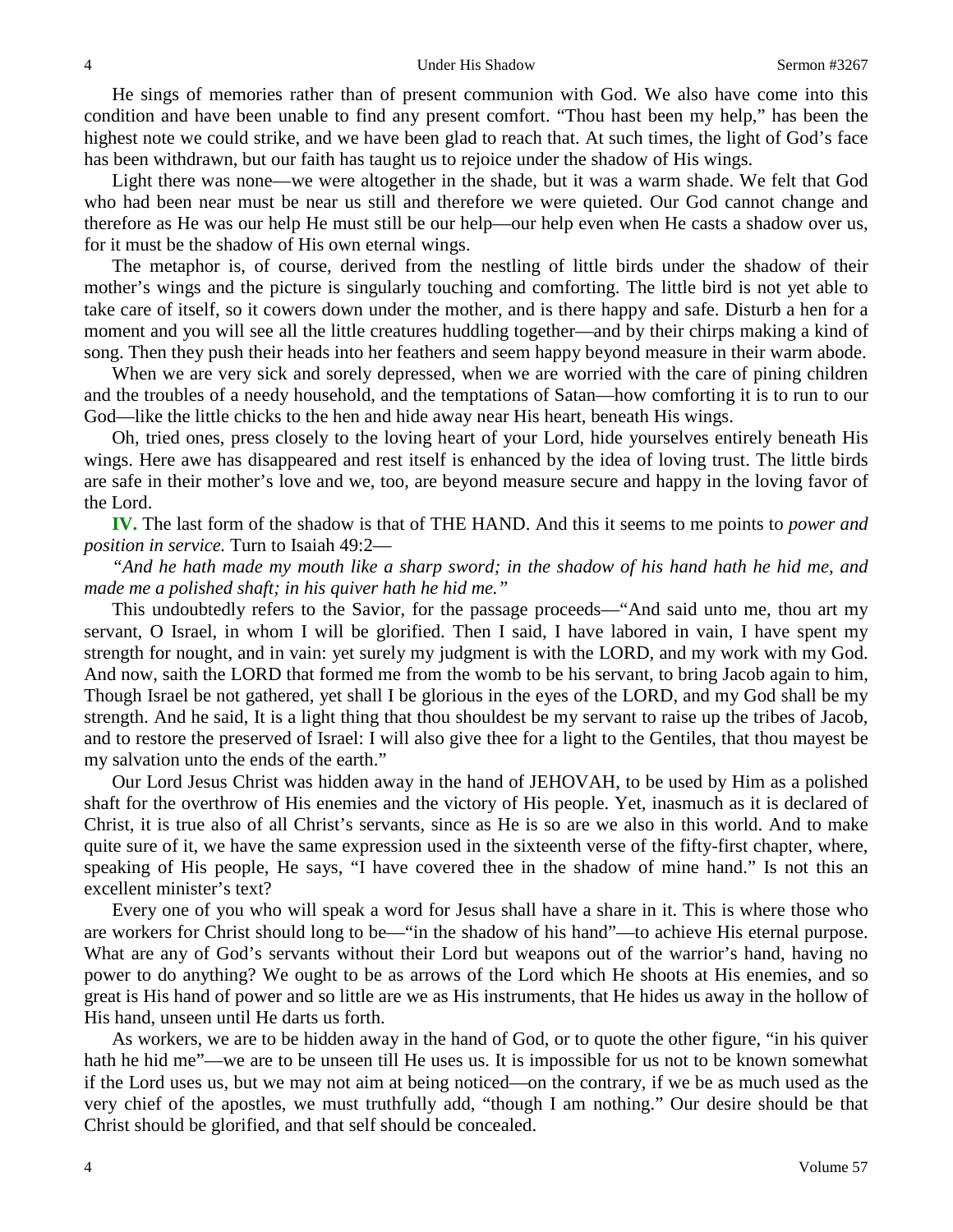#### Sermon #3267 Under His Shadow 5

Alas! there is a way of always showing self in what we do, and we are all too ready to fall into it. You can visit the poor in such a way that they will feel that his lordship or her ladyship has condescended to call upon poor Betsy. But there is another way of doing the same thing so that the tried child of God shall know that a beloved brother or a dear sister in Christ has shown a fellow feeling for her and has talked to her heart.

There is a way of preaching in which a great divine has evidently displayed this vast learning and talent—and there is another way of preaching, in which a faithful servant of Jesus Christ, depending upon his Lord, has spoken in his Master's name and left a rich unction behind. Within the hand of God is the place of acceptance and safety—and for service it is the place of power, as well as of concealment. God only works with those who are in His hand, and the more we lie hidden there, the more surely will He use us ere long.

May the Lord do unto us according to His Word, "I have put my words in thy mouth, and I have covered thee in the shadow of my hand." In this case we shall feel all the former emotions combined awe that the Lord should condescend to take us into His hand, rest and delight that He should deign to use us, trust that out of weakness we shall now be made strong, and to this will be added an absolute assurance that the great end of our being must be answered, for that which is urged onward by the Almighty hand cannot miss its mark.

These are mere surface thoughts. The subject deserves a series of discourses. Your best course, my beloved friends, will be to enlarge upon these hints by a long personal experience of abiding under the shadow. May God the Holy Ghost lead you into it and keep you there, for Jesus' sake.

#### **EXPOSITION BY C. H. SPURGEON**

## *PSALMS 91 AND 63*

A Psalm written for comfort, but it is not addressed to all mankind, neither, I venture to say, to all believers, but only those who are described in the first verse.

# **Verse 1.** *He that dwelleth in the secret place of the most High shall abide under the shadow of the Almighty.*

It is not every worshipper that comes there who shall be thus privileged, but those who dwell there, as Simeon and Anna dwelt in the temple. So there are some that abide in Christ and His words abide in them. They live near God. They receive therefore choicer favors than those who do but come and go. "He that dwelleth in the secret place of the most High."

He who has learnt to stand in the holy of holies, near the blood-besprinkled mercy seat, to whom prayer is a matter of constant privilege and enjoyment—he dwells in the secret place. Such a man, living near to God, shall abide under the shadow of the Almighty. You know when you walk with a friend, in certain positions of the sun, your friend's shadow falls upon you, but you cannot expect to have the shadow of your friend unless you are near him.

We read in the Song, "I sat down under his shadow with great delight." There must be nearness to get under the shadow. So there must be great access to God—great familiarity with Him—there must be something of the assurance of faith—before we shall be able to grip such a word as that which follows in this Psalm. Read it again, and if you have not attained to it, labor after it.

**2.** *I will say of the Lord, He is my refuge and my fortress: my God; in him will I trust.* 

Observe the sweetness of making a personal application of any passage in the Word. "*I* will say." A general doctrine gives us little consolation till we can make a particular application of it. Oh, for faithdaring, personal faith to say, "*I* will say of the Lord, He is *my* refuge and *my* fortress".

That was saying a great deal, but it was saying a great deal more when the psalmist added, "My God." He could not say more than that. God is a refuge and a fortress to us, but He is infinitely more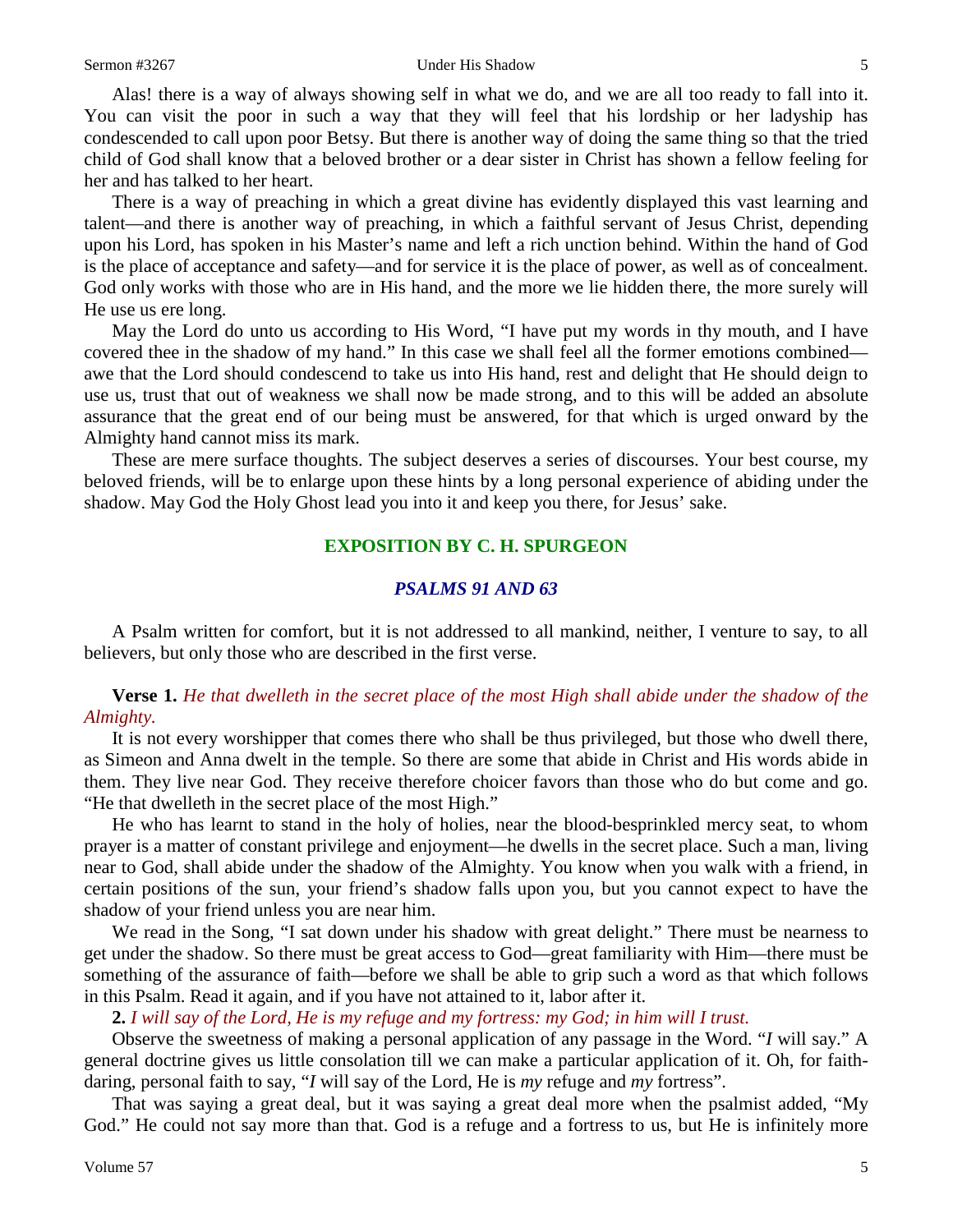than that. We cannot tell what He is. Rather, we cannot tell what He is not, but we sum it all up when we say, "My God."

And surely it is but natural to add, "In him will I trust." Why, who could help it? If this God is our God, and such a God—such a refuge and such a fortress to His people—surely we must trust Him. Come, if you are troubled tonight—if you have got any doubts and fears—may the Spirit of God enable you to make this the blessed resolution of your Spirit—"My God, in him will I trust."

**3.** *Surely he shall deliver thee from the snare of the fowler,*

You cannot see it. You do not know it to be a snare. The bird does not suspect the fowler. "Surely in vain is the net spread in the sight of any bird." If the bird knew it was a net it would not fly into it. You do not know your temptation, young man. Nay, and the oldest and most experienced Christian is not aware of the traps which the fowler is setting for him.

But surely He shall deliver you if you abide near Him—so near that His shadow falls on you. If you dwell in secret with Him, surely, He shall deliver you from the snare of the fowler.

**3.** *And from the noisome pestilence.* 

From the noisome pestilence of error which is the worst of pestilences, because it preys upon the soul. Foul air which injures the bodily frame is bad enough, but what is that foul teaching which destroys the soul—which would, if it were possible, deceive the very elect? But surely if you live near to Him, He shall deliver you from the noisome pestilence.

# **4.** *He shall cover thee with his feathers, and under his wings shalt thou trust: his truth shall be thy shield and buckler.*

It is a marvelous verse. I do not think that any devout man would have been daring enough to use such language as this if he had not been led to do so by the Holy Spirit Himself. Where the Holy Spirit leads the way, we may safely follow. But it would have been unsafe for mere poetry's sake to talk of God's "feathers" and "wings."

Yet see the condescension of God. He likens Himself here to the hen that broods her little ones. O child of God, nestle down closely under the warm breast of everlasting love, and hide yourself beneath the mighty wings of the everlasting and eternal God. So shall you be secure.

**5.** *Thou shalt not be afraid of the terror by night; nor for the arrow that flieth by day;*

For if this alludes to temporal dangers.

### *"Not a single shaft shall hit, Till the God of love sees fit."*

And if there be a covert allusion here to spiritual dangers—to the darts of the wicked one and to the alarms which fill the soul when the presence of God is withdrawn—if you dwell near to God you shall know no fear of these things, for neither death nor hell can injure the man that lives in God.

**6-10.** *Nor for the pestilence that walketh in darkness; nor for the destruction that wasteth at noonday. A thousand shall fall at thy side, and ten thousand at thy right hand; but it shall not come nigh thee. Only with thine eyes shalt thou behold and see the reward of the wicked. Because thou hast made the LORD, which is my refuge, even the most High, thy habitation; there shall no evil befall thee, neither shall any plague come nigh thy dwelling.*

And it is very wonderful when men have lived near to God and have received special faith to grasp such a promise as this, how they have outlived the most deadly pestilences. I collected some time ago a little list of names of devout men who in the times of pestilence remained in the field to visit the sick and to attend to those who were dying—and it is marvelous that they outlived all—and their names stand now upon the catalog of fame as benefactors of the race. They had special faith given and they used that faith in trusting in God.

I have already said that I do not believe that this applies to all believers, for good men die as well as bad men in days of pestilence, but there are some who dwell near to God to whom the promise comes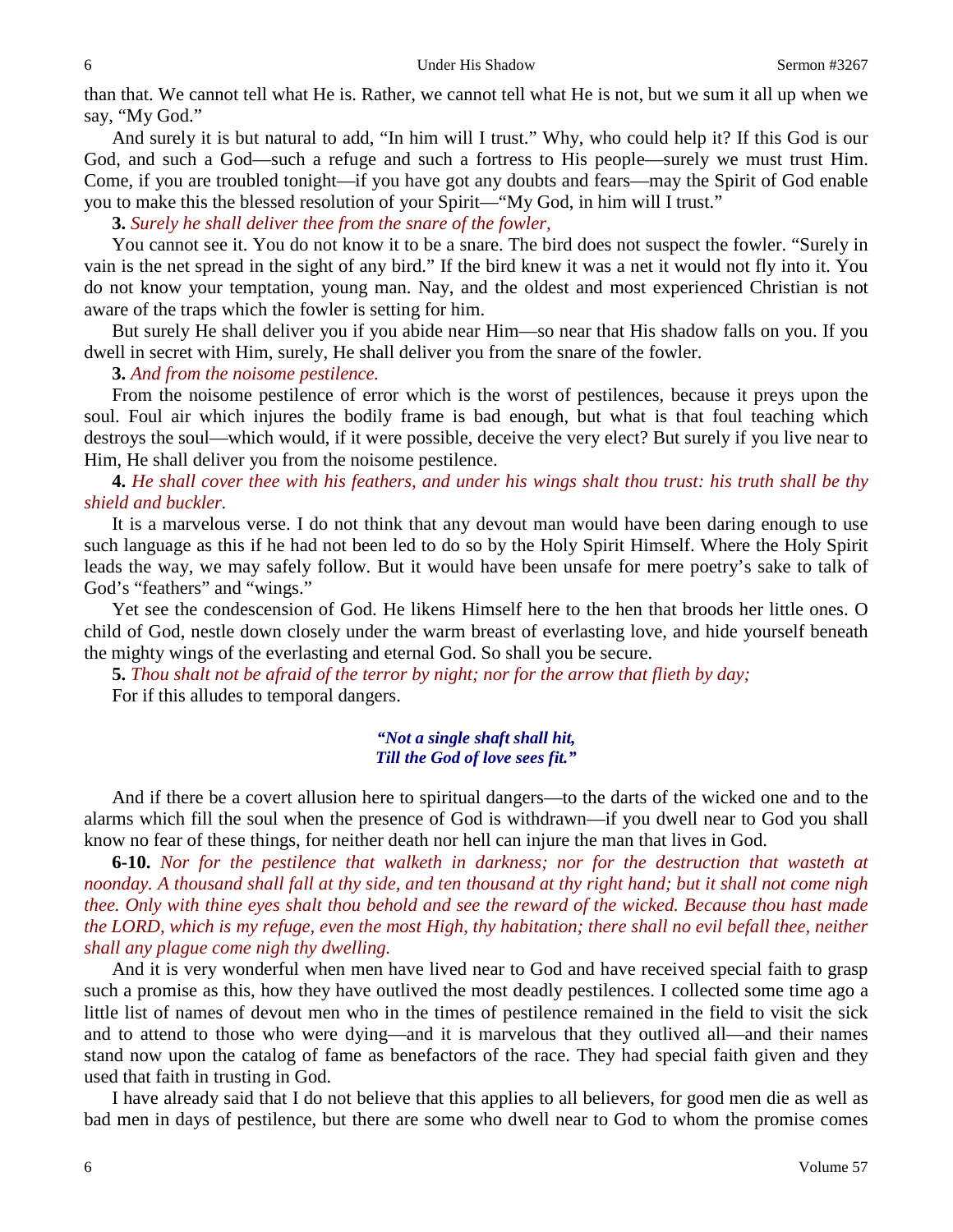with special power—and they have been able to do and dare for God without fear—and their faith has been abundantly rewarded.

**11-12.** *For he shall give his angels charge over thee, to keep thee in all thy ways. They shall bear thee up in their hands, lest thou dash thy foot against a stone.* 

They get special commandment to take care of the saints of God—the angels—those unseen but swift and mighty messengers of heaven. When David had the troops paraded before him, when they were going out to fight Absalom, he gave them all a charge that they should not touch the young man, Absalom, and yet, you know, he died.

But God's angels keep His commandments, hearkening to the voice of His word, and so when He gives them a charge of what to do He says, "O you angels, this day watch over My people. Keep them in all their ways. Be to them as a nurse who bears up her child in her hands, and if they are likely to meet with even some minor trial, lest they should slip and sin, bear them up lest they dash their foot against a stone."

Now comes a glorious promise.

**13.** *Thou shalt tread upon the lion and adder: the young lion and the dragon thou shalt trample under feet.* 

God often gives victories like these to His people, so that Satan and all the powers of evil are trampled down by the holy child-like confidence of the man who is resolved to serve his God.

**14.** *Because he hath set his love upon me, therefore will I deliver him: I will set him on high because he hath known my name.* 

He has no merits. He does not claim any. But he loves Me and therefore I love him and I will deliver him because he loves Me. Oh, love the Lord, all you saints, love Him more and more, for this love of yours shall bring to you a sweet reward.

**15.** *He shall call upon me, and I will answer him:*

Were there ever words fuller of consolation than these? "He shall call upon me." Grace will take care to give us the spirit of prayer. "And I will answer him." Grace will give the answer.

**15-16.** *I will be with him in trouble; I will deliver him and honor him. With long life will I satisfy him, and show him my salvation.* 

Now, it is not a promise to every good man that he shall live for a long period, for some among the best of men die in very early youth, but still they have had a full life, for life must not be measured by years. Oh, how much do some men pack into a little time! How much of life there may be in the man whose course is finished ere he is thirty years of age and how little may some live who expand their days into eighty or ninety years.

Belzoni's toad—you remember the piece of poetry into which some imaginative person has cast his diary, how once in a thousand years it crept from under a stone and winked with one eye? Well it did not live much in the course of two or three thousand years—it existed. But a man who is full of holy duties and earnest purposes lives long even though the time is short.

*Psalm 63.* A Psalm of David when he was in the wilderness of Judah—

Exiled, ill at ease, hunted, exposed to danger. Yet he could sing. And some of the sweetest Psalms came out of the bitterest afflictions. God's songsters are like nightingales that reserve their sweetest music for the night. Whenever you and I come to be in the wilderness, may we refresh ourselves with such a Psalm as this.

# **Verse 1.** *O God, thou art my God;*

Everything else has gone, but You are my God. There are gods of the heathen, but You, the true and real JEHOVAH, are my God. Oh, what a blessed thing it is to take a firm grip of God after this fashion, "O God, thou art my God."

**1.** *Early will I seek thee:*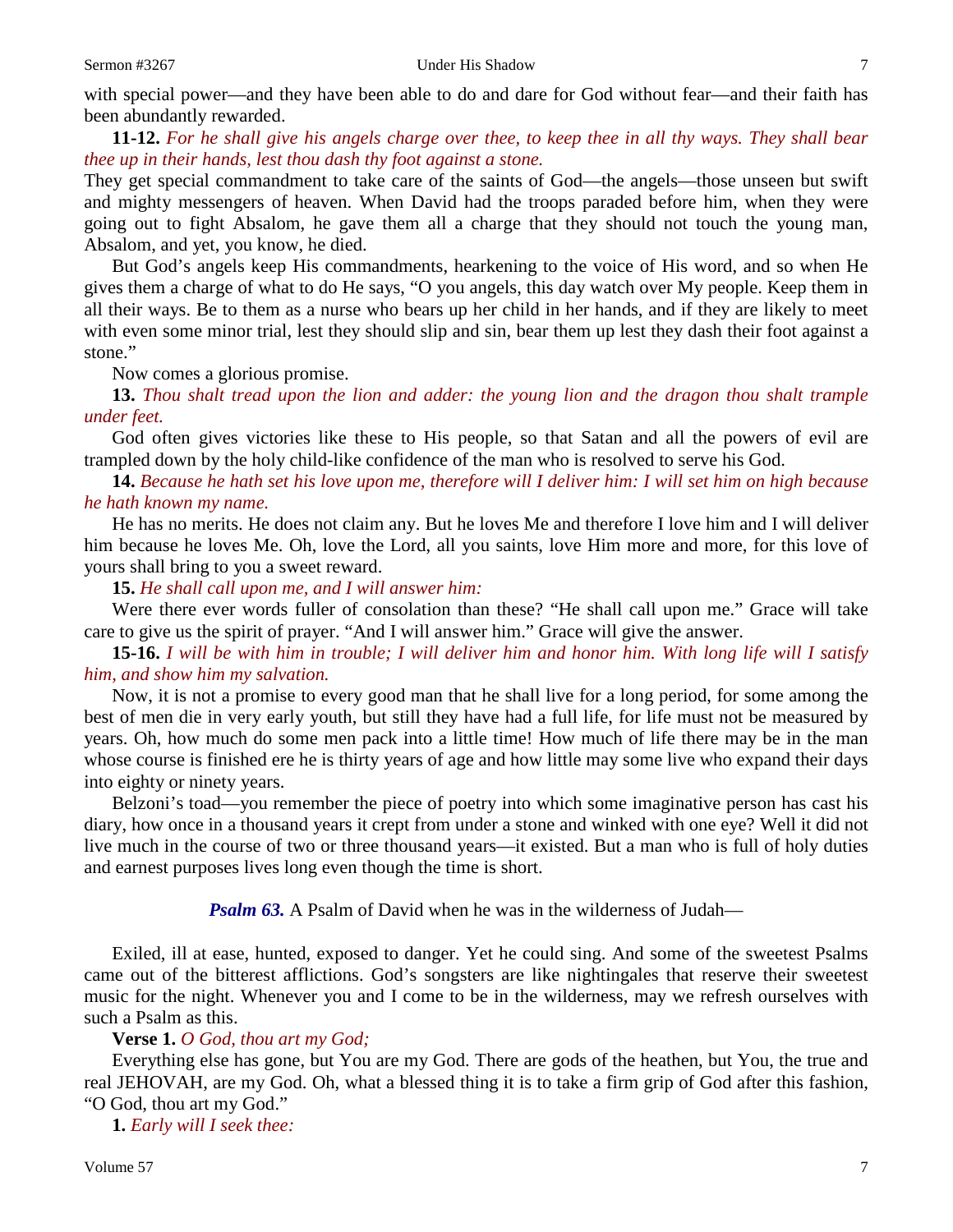"Oh," says one, "why did he seek God if God was his?" Would you have him seek another man's God, then? No, it is because He is ours that we seek Him and desire His company. If you know God to be your God, you will not be satisfied unless you are living near Him. "Early will I seek thee." I will not wait. I cannot wait. I cannot tarry. I *must* not tarry. Early will I seek thee.

**1.** *My soul thirsteth for thee, my flesh longeth for thee in a dry and thirsty land, where no water is;*

Thirst is one of the strongest longings of our nature. Hunger you can appease for a while, but thirst is awful. There is no staying that. When it is once upon a man, he must have water or die. "My soul thirsteth for thee. My flesh longeth for thee in a dry and thirsty land, where no water is." No means of grace. Nothing to help me. No believers round about me. Left alone thirsting for my God. And yet it is so precious a thing, so sure a mark of grace to thirst for God anywhere that one may be thankful even to be in a dry and thirsty land if one possesses a true thirst after God.

**2.** *To see thy power and thy glory, so as I have seen thee in the sanctuary.* 

He had seen God in His holy place, and he longs to see Him again. They that never knew God do not want to know Him. But they that have known Him desire to know Him more and more. If you do not long for the bread of heaven it is because you did never tasted it. He that has once tasted it will sigh and hunger till he is satisfied with it.

#### **3.** *Because thy lovingkindness is better than life, my lips shall praise thee.*

"Better than life." And surely life is better than anything else. "Skin for skin, yea, all that a man hath will he give for his life." Life is better than meat. Life is better than riches. And if the lovingkindness of God is better than life then we have a very high price set upon it, but none too high a price.

Oh, that you and I may know how sweet, how precious is the lovingkindness of God—and then we shall say that it is better than life. And because it is so my lips shall praise You. Not only my heart, but I will do it openly. I used to speak vanity when I served vanity. Shall I not now speak out for God when I have come to serve Him? My lips shall praise You.

**4.** *Thus will I bless thee while I live: I will lift up my hands in thy name.* 

I will confess You. I will rejoice in You. I will work for You. I will encourage myself in You. I will lift up my hands in Your name. Are any of you cast down? Do your hands hang down? Then lift them up in God's name. Nothing else can make you strong. The name of the Lord shall be your strength.

**5-6.** *My soul shall be satisfied as with marrow and fatness; and my mouth shall praise thee with joyful lips: when I remember You upon my bed, and meditate on thee in the night watches.* 

God's people know what perfect satisfaction means. When God reveals His love to them and Christ draws near in the fullness of His grace, then they would not change value with the kings of the earth. Not all the richest dainties that were ever served up at royal banquets are equal to the love of God. My soul, not my body, but my inmost self, my very life, shall be satisfied even as with marrow and with fatness.

The Oriental's idea of luxury is to eat fat. How they will eat what we could not endure, but we, dear friends, understand the metaphor and appreciate what is meant by David. God will satisfy us with the best of the best, with marrow and fatness. He will make that satisfaction double as with marrow and fatness—and we shall be so satisfied that we shall have nothing left to do but to praise. "My mouth shall praise." Says our poet,

> *"All that remains for me, Is but to love and sing, And wait until the angels come To bear me to their King."*

He that wrote that verse knew what was meant by this, "My soul shall be satisfied as with marrow and fatness, and my mouth shall praise thee with joyful lips.''

**7.** *Because thou hast been my help, therefore in the shadow of thy wings will I rejoice.*